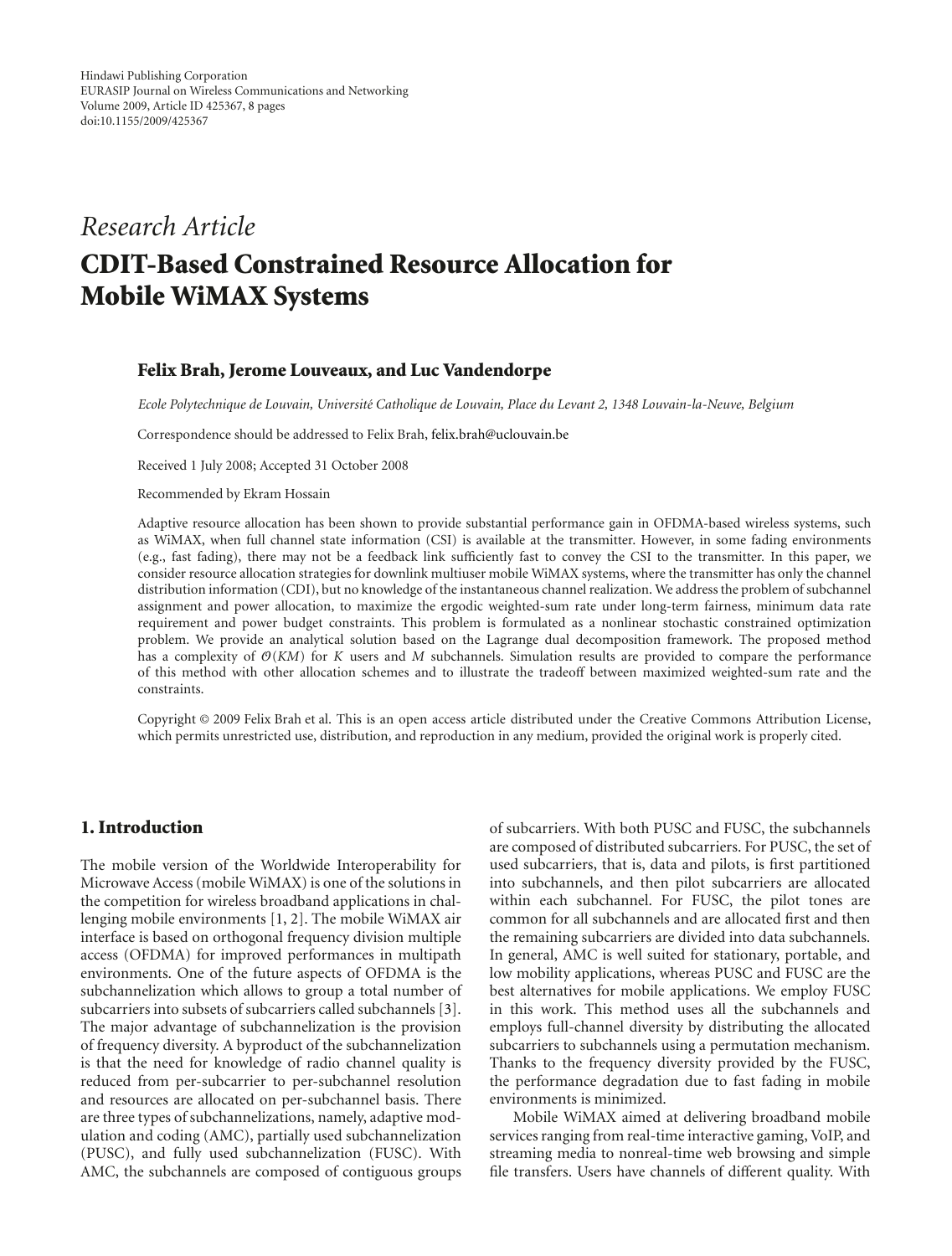classical best effort transmission, unfair resource allocation can lead to starvation of some users in bad channel conditions. Therefore, the achievement of fairness among users while satisfying users' minimum rate requirements is an important issue.

Most of the previous works on OFDMA resource allocation have considered only the case where instantaneous channel state (CSI) is available at the transmitter and various algorithms based on instantaneous CSI have been developed [4–14]. In [4], adaptive subcarriers assignment to minimize the total transmit power is investigated. The authors presented a heuristic algorithm, the so-called Hungarian algorithm, based on constructive assignment and iterative improvement. Following the Hungarian approach, [5] proposed an iterative algorithm for power minimization and bit loading. The algorithm is considered as suboptimal for adaptive modulation. To reduce the computational complexity, [6] proposed low complexity and computationally efficient bandwidth and power allocation algorithms to solve the problem of minimizing the total power consumption under bit error rate and transmission rate constraints. In [7], the performance of bandwidth-constrained power minimization and power minimization schemes in terms of outage probability and packet error rate under user data rate satisfaction are compared. It is shown that, in severe shadowing environment with both frequency selective and flat fading, the former scheme outperforms the later. Fairness issues in a wireline multiaccess channel have been taken into account in [8, 9]. The authors introduce the concept of balanced capacity to characterize the multiuser channel performance with total power constraints in [8] and they extend the concept to individual power constraints in [9]. This concept of balanced capacity is closely related to the one presented in [10] where a low complexity suboptimal algorithm that maximizes the sum capacity while maintaining proportional fairness among the users data rate is developed. In [11], suboptimal resource grids and power allocation algorithms to maximize the total throughput under user's data rate requirement are presented. Rate-power allocation algorithms for expected mutual information maximization based on partial channel knowledge have been developed in [13]. In [14], the authors investigated the impact of imperfect channel information on OFDMA-based systems under fairness and minimum rate constraints. Instantaneous resource allocation strategies are suitable for quasistatic or slow fading environments. However, when the channel variations are fast, the transmitter may not be able to adapt to the instantaneous channel realization. Hence, CSI-aware resource allocation is not suitable for environments with high mobility.

When the channel state can be accurately tracked at the receiver, the statistical channel model at the transmitter can be based on channel distribution information feedback from the receiver. We refer to knowledge of the channel distribution at the transmitter as CDIT. Power allocation for ergodic capacity maximization in relay networks based on CDIT under high SNR regime has been studied in [15].

This paper addresses CDIT-based resource allocation strategies for mobile WiMAX in all SNR regimes. The goal is to adaptively assign subchannels and distribute the total power to users with the objective to maximize the ergodic weighted-sum rate under tunable long-term fairness, minimum data rate requirements, and a total power constraint. This constrained optimization problem is formulated as an infinite dimensional stochastic problem. To efficiently solve the problem, we propose an analytical method based on the Lagrange dual decomposition framework. The remainder of this paper is organized as follows. In Section 2, the system model considered is described and the ergodic weighted-sum rate is derived. The problem of multiuser resource allocation based on CDIT is formulated in Section 3 and a solution guideline is given. In Section 4, some simulation results are presented. Finally, conclusions are drawn in Section 5.

#### **2. System Model**

Throughout the paper, we consider a single cell downlink WiMAX communication from a base station (BS) to *K* mobile user terminals, over a realistic frequency-selective fast fading channel with total bandwidth *B*. The BS splits up the downlink bandwith into different subchannels. Then the data to be transmitted to different mobile user terminals are amalgamated using downlink FUSC. After the downlink subchannelization, the resulting frequency domain OFDMA symbols are converted into time domain OFDMA symbols using inverse FFT. Then a cyclic prefix is added to each symbol to provide immunity against multipath propagation. Finally the signal undergoes frequency upconversion before it is transmitted from the base station to the user terminals. We assume that the user terminal has perfect CSI to perform coherent detection, but there is no fast feedback link to perfect the CSI to the base station. Hence, the base station has only channel distribution information (CDI), but no knowledge of the instantaneous channel realizations. Assuming that the receiver employs a maximum ratio combiner (MRC), the effective *SNR* of user *k* at *m*th subchannel is given by

$$
\gamma_{k,m} = \frac{1}{\Gamma_k N \sigma_n^2} \sum_{n=0}^{N-1} g_{k,m}(n). \tag{1}
$$

In (1), *N* is the number of distributed subcarriers persubchannel,  $g_{k,m}(n)$  is the channel gain of user *k* at subcarrier *n* of *m*th subchannel, which is the product of the distance attenuation and the fast fading gain,  $\sigma_n^2$  is the noise variance, Γ*<sup>k</sup>* is referred to as SNR gap related to the required bit error rate of user *k* (BER<sub>*k*</sub>) and is approximated as  $\Gamma_k \cong$ − ln(5 BER*k/*1*.*5) for QAM modulations [10]. We assume a Rayleigh channel model. Hence *γk*,*<sup>m</sup>* is a *central chisquared*  $(\chi^2)$  distributed random variable with two degrees of freedom and with probability density function (pdf)

$$
T_{\gamma_{k,m}}(\gamma_{k,m}) = \frac{1}{\overline{\gamma}_{k,m}} e^{-\gamma_{k,m}/\overline{\gamma}_{k,m}}, \qquad (2)
$$

where  $\overline{\gamma}_{k,m}$  is the mean of the  $\gamma_{k,m}$  distribution.

Each user is adaptively assigned a number of different subchannels to send and receive data. An indicator *ρk*,*<sup>m</sup>* is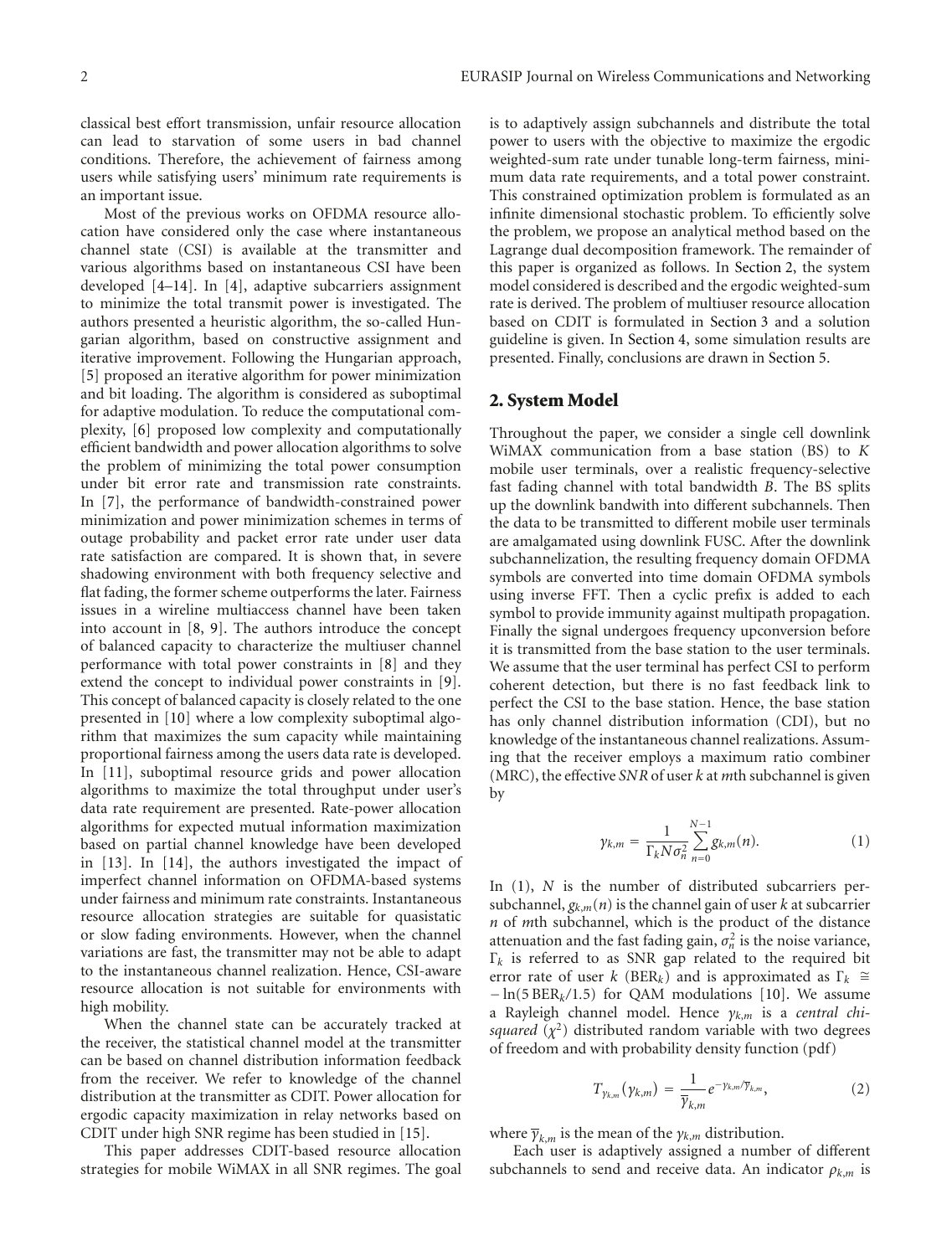used to represent whether the *m*th subchannel is assigned to user *k*. Note that in a single cell OFDMA system, each subchannel can be assigned to at most one user at any time, that is,  $\sum_{k=1}^{K} \rho_{k,m} \in \{0,1\}$  for all *m*. Due to the consideration for the reduction of the signaling overhead in WIMAX, the power is equally distributed across subcarriers within each subchannel. We assume the duration of the transmission codewords is long enough to undergo all channel realizations. We further assume perfect CDIT, thereby allowing to take the expectation over the distribution. The ergodic weighted-sum rate of the multiuser system is defined as

$$
U_{\gamma} = E_{\gamma} \left\{ \sum_{k=1}^{K} \frac{1}{\overline{R}_{k}^{\alpha_{f}}} \sum_{m=1}^{M} \rho_{k,m} \log_{2} (1 + p_{k,m} \gamma_{k,m}) \right\},
$$
 (3)

where  $\gamma = [\gamma_1^T, \dots, \gamma_K^T]^T$  with  $\gamma_k = [\gamma_{k,1}, \dots, \gamma_{k,M}],$   $p_{k,m}$ denotes the power allocated to the user *k* on subchannel *m*,  $E_{\gamma}$ {·} represents the statistical expectation with respect to *γ*,  $\overline{R}_k$  is user *k*'s average data rate so far at the allocation time, and  $\alpha_f$  is a tunable fairness parameter. Setting  $\alpha_f$  to 1 results in the *proportional fair* allocation. For  $\alpha_f = 0$ , this results in *maximum throughput* allocation. The average user rates  $\overline{R}_k$ are updated according to

$$
\overline{R}_k(t+1) = \left(1 - \frac{1}{\tau_c}\right) \overline{R}_k(t) + \frac{1}{\tau_c} r_k(t),\tag{4}
$$

where  $r_k(t)$  is the rate allocated to user *k* at time *t* and  $\tau_c$  is the parameter that controls the latency of the system. This way, we consider both current rate as well as rates given to the users in the past, what is suitable for long-term fairness evaluation.

# **3. CDIT-Based Constrained Resource Allocation**

*3.1. Formulation of the Problem.* The issue is how to adaptively assign the *M* subchannels to the *K* users and distribute the total power budget  $P_{\text{tot}}$  in order to maximize the ergodic weighted-sum rate (3) while satisfying user's minimum rate and system fairness requirements under a total power constraint. Mathematically, this constrained optimization problem is formulated as

$$
f^* = \max_{\rho_{k,m}, p_{k,m}} E_{\gamma} \left\{ \sum_{k=1}^{K} \frac{1}{\overline{R}_{k}^{\alpha_{f}}} \sum_{m=1}^{M} \rho_{k,m} \log_2 \left( 1 + p_{k,m} \gamma_{k,m} \right) \right\},\,
$$

subject to

$$
E_{\gamma} \left\{ \sum_{m=1}^{M} \rho_{k,m} \log_2 \left( 1 + p_{k,m} \gamma_{k,m} \right) \right\} \ge R_k,
$$
\n
$$
E_{\gamma} \left\{ \sum_{k=1}^{K} \sum_{m=1}^{M} \rho_{k,m} p_{k,m} \right\} \le P_{\text{tot}}.
$$
\n(5)

The first constraint in (5) is for the user's specific minimum data rate demand. We assume that appropriate admission control is performed such that the minimum data rates *Rk* are feasible. The second constraint is system limitation on transmits powers.

Note that the optimization problem (5) involves both continuous variables  $p_{k,m}$  and boolean variable  $p_{k,m}$ . Such an optimization problem is neither convex nor concave with respect to  $(\rho_{k,m}, p_{k,m})$ .

*3.2. Solution Based on Lagrange Dual Decomposition.* We can solve problem (5) using the Lagrange dual decomposition framework. Following the approach in [12], we relax  $\rho_{k,m}$  to be  $\rho_{k,m} \in [0,1]$ . Then  $\rho_{k,m}$  can be regarded as time-sharing factor. Thanks to the linearity property of the expectation, the Lagrangian function of the primal problem (5) can be expressed as

$$
L_{\gamma}(p_{k,m}, p_{k,m}, \lambda_k, \mu)
$$
  
=  $\sum_{k=1}^{K} \sum_{m=1}^{M} E_{\gamma_{k,m}} \left\{ \frac{p_{k,m}}{R_k^{\alpha_f}} \log_2 (1 + p_{k,m} \gamma_{k,m}) \right\}$   
+  $\sum_{k=1}^{K} \lambda_k \sum_{m=1}^{M} E_{\gamma_{k,m}} \left\{ \rho_{k,m} \log_2 (1 + p_{k,m} \gamma_{k,m}) \right\}$   
-  $\mu \sum_{k=1}^{K} \sum_{m=1}^{M} \rho_{k,m} p_{k,m} - \sum_{k=1}^{K} \lambda_k R_k + \mu P_{\text{tot}},$  (6)

where  $\lambda_k$  and  $\mu$  are Lagrangian multipliers. Let  $p_{k,m}^*$  and  $\rho_{k,m}^*$ denote the optimal solution of (6). We first investigate the problem for fixed values of *λk* and *μ*. By Karush-Kuhn-Tucker (KKT) first optimality condition [16],  $\rho^*_{k,m}$  and  $p^*_{k,m}$  should satisfy the following:

$$
\frac{\partial L_{\gamma}}{\partial p_{k,m}}\Big|_{p_{k,m}=p_{k,m}^*} \begin{cases} < 0, \quad p_{k,m}^* = 0, \\ = 0, \quad p_{k,m}^* > 0, \end{cases} \tag{7}
$$
\n
$$
\frac{\partial L_{\gamma}}{\partial p_{k,m}}\Big|_{p_{k,m}=p_{k,m}^*} \begin{cases} < 0, \quad p_{k,m}^* = 0, \\ = 0, \quad 0 < \rho_{k,m}^* < 1, \\ > 0, \quad p_{k,m}^* = 1. \end{cases} \tag{8}
$$

For a nonzero power allocation and  $\rho^*_{k,m} \in (0,1)$ , we obtain from (7) and (8)

$$
\rho_{k,m}^* E_{\gamma_{k,m}} \left\{ \frac{\overline{R}_k^{(-\alpha_f)} + \lambda_k}{\ln 2} \cdot \frac{\gamma_{k,m}}{1 + \rho_{k,m}^* \gamma_{k,m}} - \mu \right\} = 0, \qquad (9)
$$

$$
E_{\gamma_{k,m}} \left\{ \frac{\overline{R}_k^{(-\alpha_f)} + \lambda_k}{\ln 2} \cdot \ln \left( 1 + p_{k,m}^* \gamma_{k,m} \right) - \mu p_{k,m}^* \right\} = 0. \quad (10)
$$

We deduce from (9) that  $p_{k,m}^*$  has to satisfy the following condition:

$$
\rho_{k,m}^* E_{\gamma_{k,m}} \left\{ \frac{\gamma_{k,m}}{1 + \rho_{k,m}^* \gamma_{k,m}} - \frac{\mu \ln 2}{A_k} \right\} = 0, \quad (11)
$$

where  $A_k = \overline{R}_k^{(-\alpha_f)} + \lambda_k$ .

When  $\rho_{k,m}^* = 0$ , the value of  $p_{k,m}$  is undefined, and any value can be taken without any influence on the objective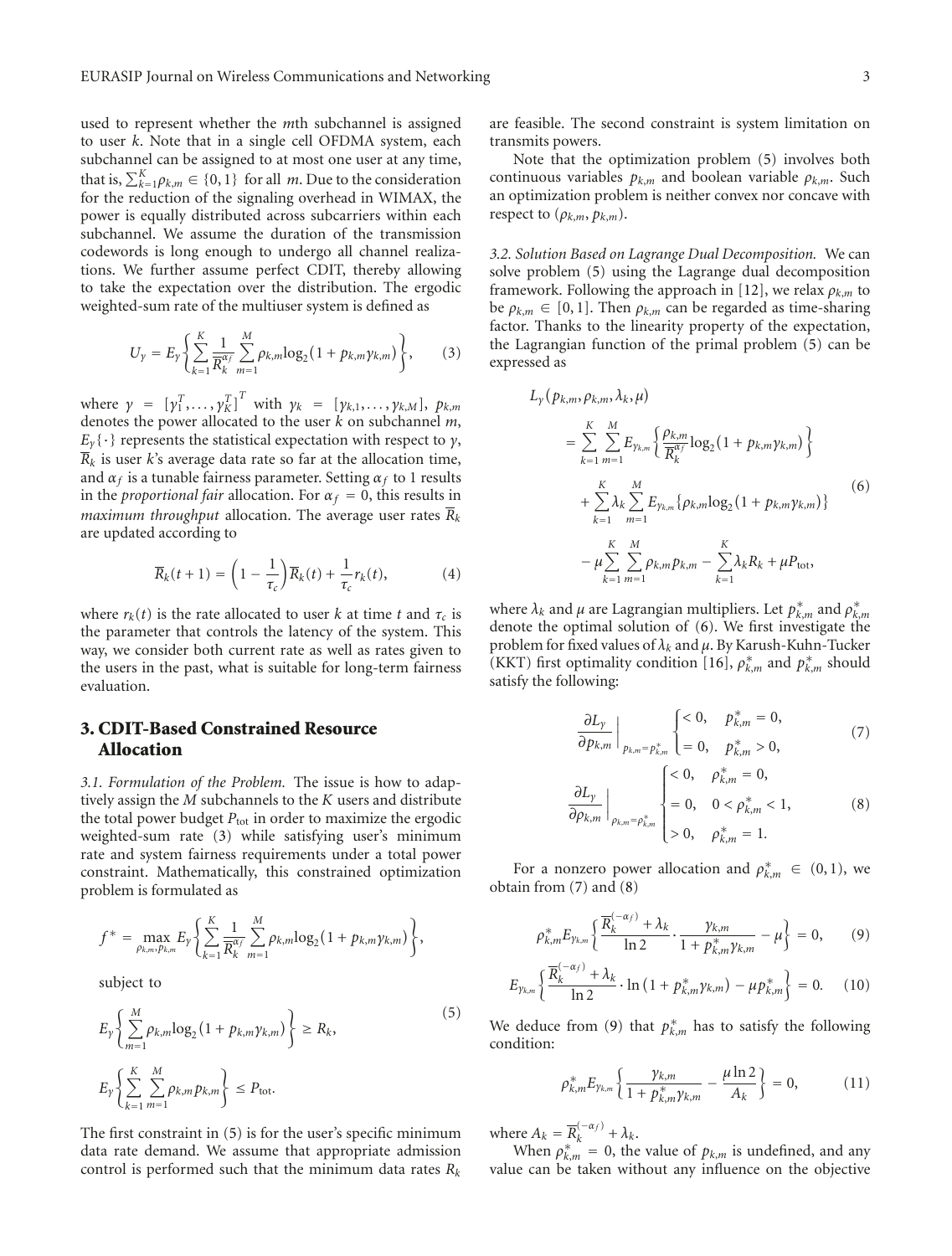function or on the constraints. On the other hand, for any other positive value,  $\rho_{k,m}$  vanishes out of the expression and we get

$$
E_{\gamma_{k,m}} \left\{ \frac{\gamma_{k,m}}{1 + p_{k,m}^* \gamma_{k,m}} - \frac{\mu \ln 2}{A_k} \right\} = 0.
$$
 (12)

We can use the pdf of the SNR distribution (2) to transform  $(12)$  into

$$
\int_0^\infty \left( \frac{\gamma_{k,m}}{1 + p_{k,m}^* \gamma_{k,m}} - \frac{\mu \ln 2}{A_k} \right) \cdot \frac{1}{\overline{\gamma}_{k,m}} e^{-\gamma_{k,m}/\overline{\gamma}_{k,m}} d\gamma_{k,m} = 0, \quad (13)
$$

which is equivalent to

$$
\frac{\mu \ln 2}{A_k} p_{k,m}^{*2} \overline{\gamma}_{k,m} - p_{k,m}^{*} \overline{\gamma}_{k,m}
$$
\n
$$
+ \exp\left(\frac{1}{p_{k,m}^{*} \overline{\gamma}_{k,m}}\right) E_1\left(\frac{1}{p_{k,m}^{*} \overline{\gamma}_{k,m}}\right) = 0,
$$
\n(14)

where

$$
E_1(x) = \int_1^{\infty} \frac{e^{-tx}}{t} dt
$$
 (15)

#### is the exponential integral function of *x* [17].

Equation (10) is equivalent to

$$
E_{\gamma_{k,m}} \left\{ \frac{A_k}{\mu \ln 2} \ln \left( 1 + p_{k,m}^* \gamma_{k,m} \right) - p_{k,m}^* \right\} = 0. \quad (16)
$$

Using the pdf (2), (16) can be transformed into

$$
\int_0^\infty \left( \frac{A_k}{\mu \ln 2} \ln \left( 1 + p_{k,m}^* \gamma_{k,m} \right) - p_{k,m}^* \right) \cdot \frac{1}{\overline{\gamma}_{k,m}} e^{-\gamma_{k,m}/\overline{\gamma}_{k,m}} d\gamma_{k,m} = 0,
$$
\n(17)

which is finally equivalent to

$$
\frac{A_k}{\mu \ln 2} \exp \left( \frac{1}{p_{k,m}^* \overline{\gamma}_{k,m}} \right) E_1 \left( \frac{1}{p_{k,m}^* \overline{\gamma}_{k,m}} \right) - p_{k,m}^* = 0. \tag{18}
$$

From (14) and (18), we derive

$$
p_{k,m}^* = \left[\frac{A_k}{\mu \ln 2} - \frac{1}{\overline{\gamma}_{k,m}}\right]^+,
$$
 (19)

where  $[x]^{+}$  = max(0, *x*). The expression (19) is in the form of *multilevel water-filling* power allocation with cut-off subchannel SNR  $(\mu \ln 2)/A_k$  below which we do not transmit any power, and above which we transmit more power when  $\bar{\gamma}_{k,m}$  is higher. The important difference is that, in contrast to the CSIT-based allocation where the  $p_{k,m}^*$  depends on the instantaneous channels realizations, the optimal allocation here is dependent on the mean of the channel distribution, and thus needs to be computed only when the statistics of the channel has changed.

We have from (8) and (18) that

$$
\rho_{k,m}^* = \begin{cases}\n1, & \text{if } G_{k,m}(p_{k,m}^*) > 0, \\
\in (0, 1), & \text{if } G_{k,m}(p_{k,m}^*) = 0, \\
0, & \text{if } G_{k,m}(p_{k,m}^*) < 0,\n\end{cases}
$$
\n(20)

where

$$
G_{k,m}(p_{k,m}^*) = \frac{A_k}{\mu \ln 2} \exp\left(\frac{1}{p_{k,m}^* \overline{\gamma}_{k,m}}\right) E_1\left(\frac{1}{p_{k,m}^* \overline{\gamma}_{k,m}}\right) - p_{k,m}^*.
$$
\n(21)

Due to the exclusive subchannel assignment constraint in OFDMA, we can conclude that for each subchannel *m*, if *Gk*,*<sup>m</sup>* are all different, then only the user with the largest *Gk*,*<sup>m</sup>* can use that subchannel. In other words,

$$
\rho_{k_m^*,m}^* = 1, \quad \rho_{k,m}^* = 0, \quad \forall k \neq k_m^*, \tag{22}
$$

where

$$
k_m^* = \arg\max_k G_{k,m}(p_{k,m}^*).
$$
 (23)

Substituting (19) into the Lagrange function (6) and thanks to the exclusive subchannel assignment constraint, we obtain the following per-subchannel dual problem:

$$
g^* = \min_{\lambda_k, \mu} L^*_{\gamma}(\lambda_k, \mu), \qquad (24)
$$

where  $L^*_{\gamma}(\lambda_k, \mu)$  is the dual function given by

$$
L_{\gamma}^{*}(\lambda_{k}, \mu) = E_{\gamma_{k,m}} \left\{ \overline{R}_{k}^{(-\alpha_{f})} \log_{2} \left( \frac{\overline{R}_{k}^{(-\alpha_{f})} + \lambda_{k}}{\mu \ln 2} \overline{\gamma}_{k,m} \right) \right\} + \lambda_{k} E_{\gamma_{k,m}} \left\{ \log_{2} \left( \frac{\overline{R}_{k}^{(-\alpha_{f})} + \lambda_{k}}{\mu \ln 2} \overline{\gamma}_{k,m} \right) \right\} - \lambda_{k} R_{k} - \mu \left( \frac{\overline{R}_{k}^{(-\alpha_{f})} + \lambda_{k}}{\mu \ln 2} - \frac{1}{\overline{\gamma}_{k,m}} \right) + \mu P_{\text{tot}}.
$$
 (25)

Next we turn to the optimization of the dual function (25) over *μ* and  $λ_k$ . First we consider the optimization over  $λ_k$  for  $μ$  fixed to find. We differentiate (25) with respect to  $λ_k$  and set the derivative to 0 to obtain

$$
\frac{\partial L_{\gamma}^{*}}{\partial \lambda_{k}}\Big|_{\lambda_{k}=\lambda_{k}^{*}} = \log_{2}\left(\frac{\overline{R}_{k}^{(-\alpha_{f})} + \lambda_{k}}{\mu \ln 2} \overline{\gamma}_{k,m}\right) - R_{k} = 0. \quad (26)
$$

The optimum  $\lambda_k^*$  is derived from (26) as follows:

$$
\lambda_k^*(\mu) = 2^{R_k} \frac{\mu \ln 2}{\overline{\gamma}_{k,m}} - \frac{1}{\overline{R}_k^{(\alpha_f)}}.
$$
 (27)

If some of the individual rate constraints are exceeded, the corresponding  $\lambda_k$  is equal to zero.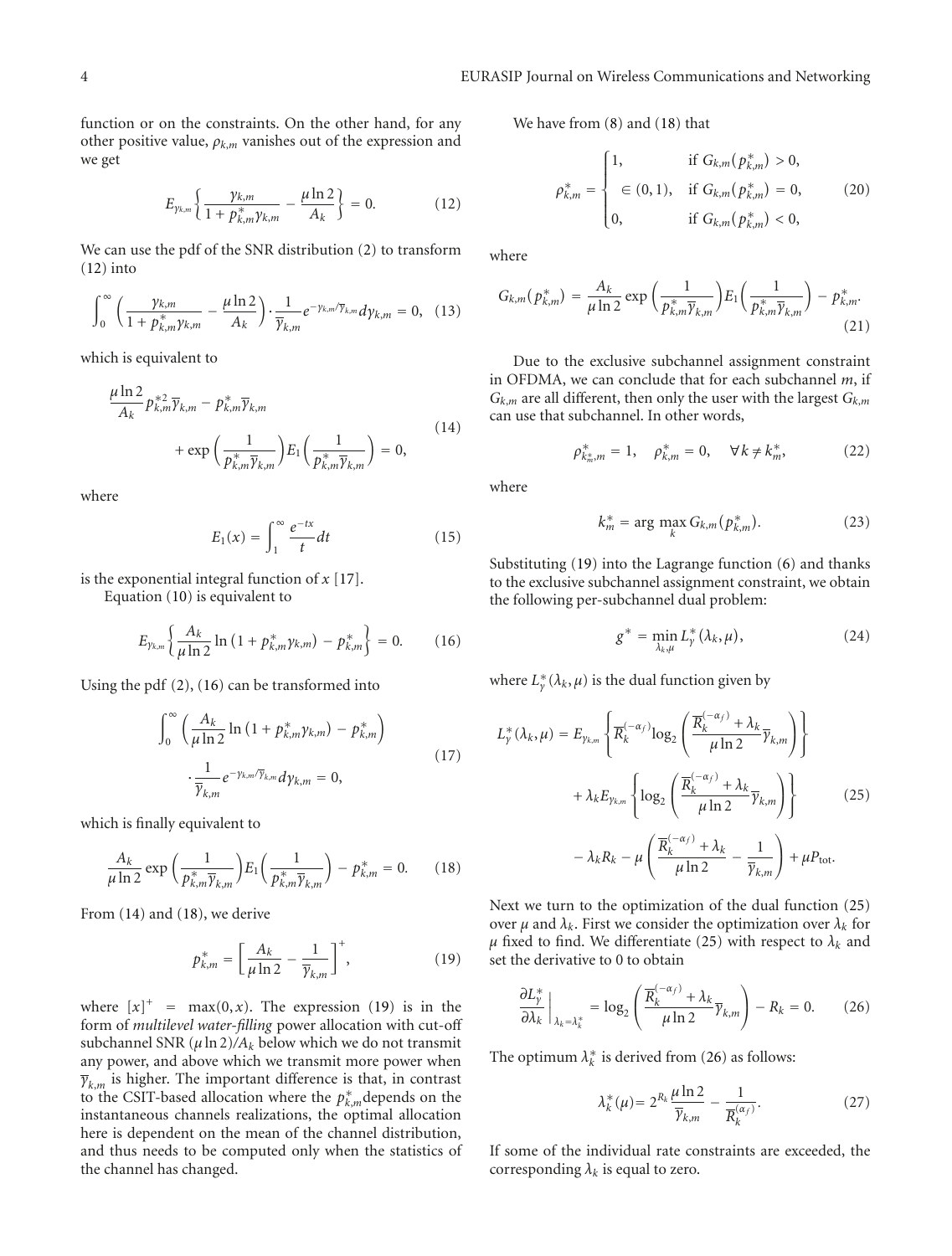Substituting (27) into (25) we obtain

$$
L_{\gamma}^{*}(\mu) = \max_{\lambda_{k}} L_{\gamma}^{*}(\lambda_{k}, \mu) = \frac{R_{k}}{\overline{R}_{k}^{(\alpha_{f})}} - \frac{2^{R_{k}}\mu}{\overline{\gamma}_{k,m}} + \frac{\mu}{\overline{\gamma}_{k,m}} + \mu P_{\text{tot}}.
$$
\n(28)

We next consider the optimization of  $L^*_{\gamma}(\mu)$  over  $\mu$ . The function  $L^*_{\gamma}(\mu)$  can be shown to be a convex function of  $μ$ , which can then be minimized via a one-dimensional search with geometric convergence. The optimal values *μ*<sup>∗</sup> correspond to the ones that satisfy the total power constraint (with equality).

We can conclude that, if  $G_{k,m}$  are all different, then a given subchannel *m* is exclusively assigned to the user *k*<sup>∗</sup> *<sup>m</sup>* satisfying

$$
\widetilde{k}_m^* = \arg\max_k G_{k,m}(\widetilde{p}_{k,m}^*),\tag{29}
$$

where  $\widetilde{p}_{k,m}^*$  is the optimal power allocation given by

$$
\widetilde{p}_{k,m}^* = \left[ \frac{\overline{R}_k^{(-\alpha_f)} + \lambda_k^*}{\mu^* \ln 2} - \frac{1}{\overline{\gamma}_{k,m}} \right]^+, \quad \text{if } k = \widetilde{k}_m^*,
$$
\n
$$
= 0, \quad \text{if } k \neq \widetilde{k}_m^*.
$$
\n(30)

*3.3. Relative Duality Gap.* The relative duality (optimality) gap which indicates how far we are from the optimal value can be expressed as

$$
d^* = \frac{g^* - f^*}{f^*} \ge 0,
$$
\n(31)

where  $f^*$  > 0 and  $g^*$  > 0 given in (5) and (24) are the optimal values of the primal and dual problems. The inequality follows from the positivity of *f* <sup>∗</sup> and the weak duality theorem [18].

Without the minimum rate constraints in (5), problem (5) becomes a standard convex optimization problem, and then the duality gap is zero. Due to the nonlinearity of the minimum rate constraints, the convexity of problem (5) does not hold. However, the nonconvex optimization problem (5) for the investigated OFDMA-based WIMAX system fulfills the *time-sharing* condition as defined in [19]. Then when the power constraint is met tightly, that is, with equality, the duality gap is zero, and thus solving the dual problem (24) also solves the primal problem (5).

*3.4. Instantaneous Resource Allocation Based on CSIT.* In order to assert the relevance of our approach, it was decided to compare it to the instantaneous allocation based on partial CSIT and to the instantaneous allocation based on perfect CSIT.

*3.4.1. Resource Allocation Based on Partial CSIT.* Assuming that partial channel state information is available at the transmitter in the form of an estimate of the SNR, it has been shown that resources can be optimally allocated based on this partial CSIT (see, e.g., [13, 14]). Let *γk*,*<sup>m</sup>* and *<sup>γ</sup><sup>k</sup>*,*<sup>m</sup>* denote

the real and the estimated subchannel SNR. For Rayleigh fading channels, *γk*,*<sup>m</sup>* conditioned on *<sup>γ</sup><sup>k</sup>*,*<sup>m</sup>* is a *noncentral chi-squared* distributed random variable with two degrees of freedom [13, 14]. Its probability density function (pdf) can be approximated to a *Gamma* function as

$$
T_{\gamma_{k,m}}(\gamma_{k,m} \mid \hat{\gamma}_{k,m}) \approx \frac{\beta^{\alpha}}{\Gamma(\alpha)} \gamma_{k,m}^{(\alpha-1)} e^{-\beta \gamma_{k,m}}.
$$
 (32)

In expression (32),  $\alpha = (\hat{\gamma}_{k,m} \gamma_{e/h}^{-1} + 1)^2 / (2 \hat{\gamma}_{k,m} \gamma_{e/h}^{-1} + 1)$  and  $\beta = \alpha / (\hat{\gamma}_{k,m} + \gamma_{e/h})$  are the shape parameter and the rate parameter  $\alpha/(\hat{\gamma}_{k,m}+\gamma_{e/n})$  are the shape parameter and the rate parameter of the *Gamma* pdf, respectively, where *γe/n* is the ratio of the subchannel estimation error variance to the background noise variance. Γ(*x*) is the *Gamma* function of *x*.

Under the partial CSIT assumption, the optimization goal is to maximize the expected weighted-sum rate instead of the ergodic weighted-sum rate. In [14], the problem has been formulated as

$$
\max_{p_{k,m},p_{k,m}} E_{\gamma} \left\{ \sum_{k=1}^{K} \sum_{m=1}^{M} \frac{\rho_{k,m}}{\overline{R}_{k}^{\alpha_{f}}} \log_2 \left( 1 + p_{k,m} \gamma_{k,m} \right) \mid \hat{\gamma}_{k,m} \right\},\qquad(33)
$$

subject to

$$
E_{\gamma} \left\{ \sum_{m=1}^{M} \rho_{k,m} \log_2 \left( 1 + p_{k,m} \gamma_{k,m} \right) \mid \hat{\gamma}_{k,m} \right\} \ge R_k, \\
\sum_{k=1}^{K} \sum_{m=1}^{M} p_{k,m} \le P_{\text{tot}}.\n\tag{34}
$$

Using the pdf (32) and applying the KKT optimality conditions, it has been shown in [14] that the optimal power allocation  $p_{k,m}^*$  is the solution of

$$
\frac{\beta^{\alpha}}{\Gamma(\alpha)} \int_0^{\infty} \frac{\gamma_{k,m}^{\alpha}}{1 + p_{k,m}^* \gamma_{k,m}} e^{-\beta \gamma_{k,m}} d\gamma_{k,m} - \frac{\mu \ln 2}{A_k} = 0.
$$
 (35)

Also by KKT optimality conditions, it has been shown in [14] that a given subchannel *m* is exclusively assigned to the user *k*∗ *<sup>m</sup>* satisfying

$$
k_m^* = \arg\max_k A_k G_k(p_{k,m}^*), \tag{36}
$$

where

$$
G_k(p_{k,m}) = \frac{\beta^{\alpha}}{\Gamma(\alpha)} \int_0^{\infty} \gamma_{k,m}^{(\alpha-1)} \log_2(1 + p_{k,m} \gamma_{k,m})
$$
  
 
$$
\times e^{-\beta \gamma_{k,m}} dy_{k,m} - \mu p_{k,m}.
$$
 (37)

*3.4.2. Resource Allocation Based on Perfect CSIT.* Under the *unrealistic* perfect CSIT assumption, instead of maximizing the ergodic or the expected weighted-sum rate, the optimization goal is to maximize the instantaneous weighted-sum rate

$$
\max_{p_{k,m},p_{k,m}} \sum_{k=1}^{K} \frac{1}{\overline{R}_{k}^{\alpha_{f}}} \sum_{m=1}^{M} \rho_{k,m} \log_2 \left( 1 + p_{k,m} \gamma_{k,m} \right), \tag{38}
$$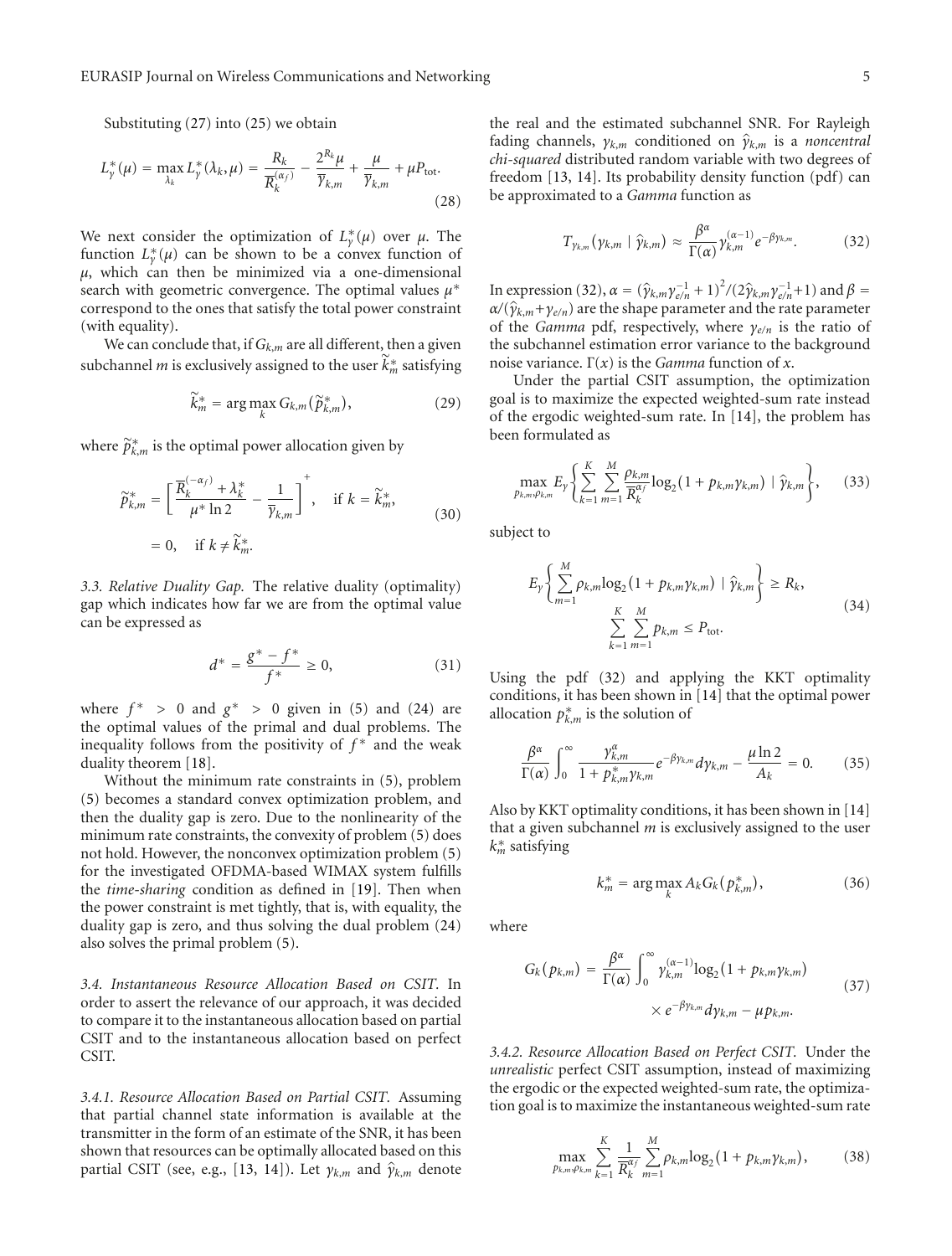$$
\sum_{m=1}^{M} \rho_{k,m} \log_2 (1 + p_{k,m} \gamma_{k,m}) \ge R_k,
$$
\n
$$
\sum_{k=1}^{K} \sum_{m=1}^{M} p_{k,m} \le P_{\text{tot}}.
$$
\n(39)

From the KKT optimality conditions, the optimal power allocation, solution of (39) is given by

$$
\widetilde{p}_{k,m}^* = \left[\frac{A_k}{\mu \ln 2} - \frac{1}{\gamma_{k,m}}\right]^+.
$$
\n(40)

This is a *multilevel water-filling* power allocation with cutoff subchannel SNR  $(\mu \ln 2)/A_k$ . The difference between (40) and (19) is that the power allocation in (40) depends on the instantaneous subchannel SNR *γk*,*<sup>m</sup>* while the one in (19) depends on the mean of the SNR distribution  $\overline{\gamma}_{k,m}$ .

We also deduce from KKT optimality conditions [14] that a given subchannel *m* is exclusively assigned to the user  $k_m^*$  ( $\rho_{\widetilde{k}_m^*,m} = 1$ ,  $\rho_{k,m} = 0$  for  $k \neq k_m^*$ ) satisfying

$$
\widetilde{k}_m^* = \max_k A_k (\log_2 (1 + p_{k,m}^* \widehat{\gamma}_{k,m}) - \mu p_{k,m}^*).
$$
 (41)

*3.5. Feedback Reduction and Complexity Analysis.* First, thanks to the subchannelization, the need for knowledge of radio channel quality in mobile WiMAX is reduced from per-subcarrier to per-subchannel resolution and resources are allocated on per-subchannel basis. Second, under CDITbased allocation, instead of feeding back the instantaneous channel coefficients to the transmitter, the users simply feed back the mean of the subchannel SNR distribution. Putting these two facts together, the amount of feedback required for the resource allocation reduces significantly.

Using a dual decomposition framework, the optimization problem has been reduced to a per-subchannel optimization, and the computational complexity has been significantly decreased.

Since the optimal  $\lambda_k^*$  and  $\mu^*$  depend on the mean of the subchannel SNR distribution and not on the instantaneous values, they need to be computed only when the statistic of the channel has changed. We need to run the line search to compute for  $\mu^*$ . This is followed by the computation of *KM* values of multipliers  $\lambda_k^*$  (27) and power allocation values  $\widetilde{p}^*_{k,m}$  (30). We assume the line search to require  $I_{\mu}$ <br>iterations The commutation of  $\lambda^*$  and  $\widetilde{\lambda}^*$  meaning  $\mathcal{P}(KM)$ iterations. The computation of  $\lambda_k^*$  and  $\widetilde{p}_{k,m}^*$  requires  $\mathcal{O}(KM)$ <br>constraints. The everyll complexity order for the CDIT based operations. The overall complexity order for the CDIT-based resource allocation is thus  $\mathcal{O}(KMI_\mu)$ . Since  $I_\mu$  is just constant independent of *K* and *M*, the complexity is  $O(KM)$ . Once  $\mu^*$ ,  $\lambda_k^*$ , and  $\widetilde{p}_{k,m}^*$  have been determined, we do not need to under them as long as the statistics of the fading channel update them as long as the statistics of the fading channel remains the same.

Both expressions (19) and (40) are in the form of *multilevel water-filling* power allocation with cut-off subchannel SNR  $(\mu \ln 2)/A_k$ . Thus, the complexity in term of water filling is the same. The main difference between (19) and (40) is the amount of feedback required to perform resource allocation. Recall that, for the CSIT-based scheme,

the allocation is performed after each OFDM symbol period. Let *N<sub>s</sub>* be the number of OFDM symbol periods after which the CDIT-based resource allocation is performed. Then a rough estimation tells us that the complexity of the CDITbased allocation is reduced by  $1/N_s$  compared to the perfect CSIT scheme.

*3.6. Tradeoff Analysis.* In the tradeoff analysis, we vary the constraints, and see the effect on the maximized weightedsum rate. We define a relaxation coefficient  $\eta_q$  for the minimum rate constraint and replace the minimum rate requirement  $R_k$  by  $(1 - \eta_q)R_k$  to form a perturbed problem. When  $\eta_q = 0$ , this reduces to the original problem (5). By increasing  $\eta_q$ , the minimum rate constraints are relaxed. We can also vary the fairness parameter  $\alpha_f$ . Setting  $\alpha_f$  to 0 results in the *maximum throughput* allocation. For  $\alpha_f = 1$ , this results in the *proportional fair* allocation. The relaxation of the constraints leads in general to an improvement of the optimal objective. The tradeoff curves are found by solving the perturbed problem for many values of  $\eta_q$  and  $\alpha_f$ .

## **4. Simulation Results**

To illustrate the performance of the proposed resource allocation method, we perform simulations for a three-users mobile WiMAX system with bandwidth divided into  $M = 8$ subchannels. The subchannels are formed using the FUSC which is suitable for mobile applications. The FFT size of the OFDMA is 512 points. The performance is evaluated in multipath channel environments modeled as a tapped delay line with six taps as specified in the ITU M.1225 Vehicular A channel model [20]. We consider a scenario where user 2 is every time closer to the base station than users 1 and 3 and the relative mean SNR difference between user 2 and users 1 and 3 is −5 dB and −3 dB, respectively, while the minimum data rate demand of user 3 is higher than the one of users 2 and 1 ( $R_3 > R_2 > R_1$ ). The target bit error rate is set to 10−<sup>3</sup> (without channel coding). The performances are evaluated using simulations over 10 000 instances of independent channel realizations. For all the simulations, the total power is set to  $P_{\text{tot}} = KM$ .

In Figure 1, the performance of the proposed adaptive resource allocation is compared to those of optimal resource allocation based on perfect CSIT, resource allocation based on partial CSIT and a uniform power allocation. The result shows that the proposed adaptive resource allocation brings significant gain over resource allocation based on partial CSIT with higher estimation error. We can observe that when  $\gamma_{e/n}$  is small, that means the effect of the estimation error is less dominant than the one of the background noise, the optimization under partial CSI is closed to the one under perfect CDIT. For very low estimation errors, the partial CSIT-based scheme outperforms the perfect CDIT scheme. The weighted-sum rate degrades quickly as the estimation error grows, especially for high SNRs. The highest weighted-sum rate is obtained with perfect CSIT but the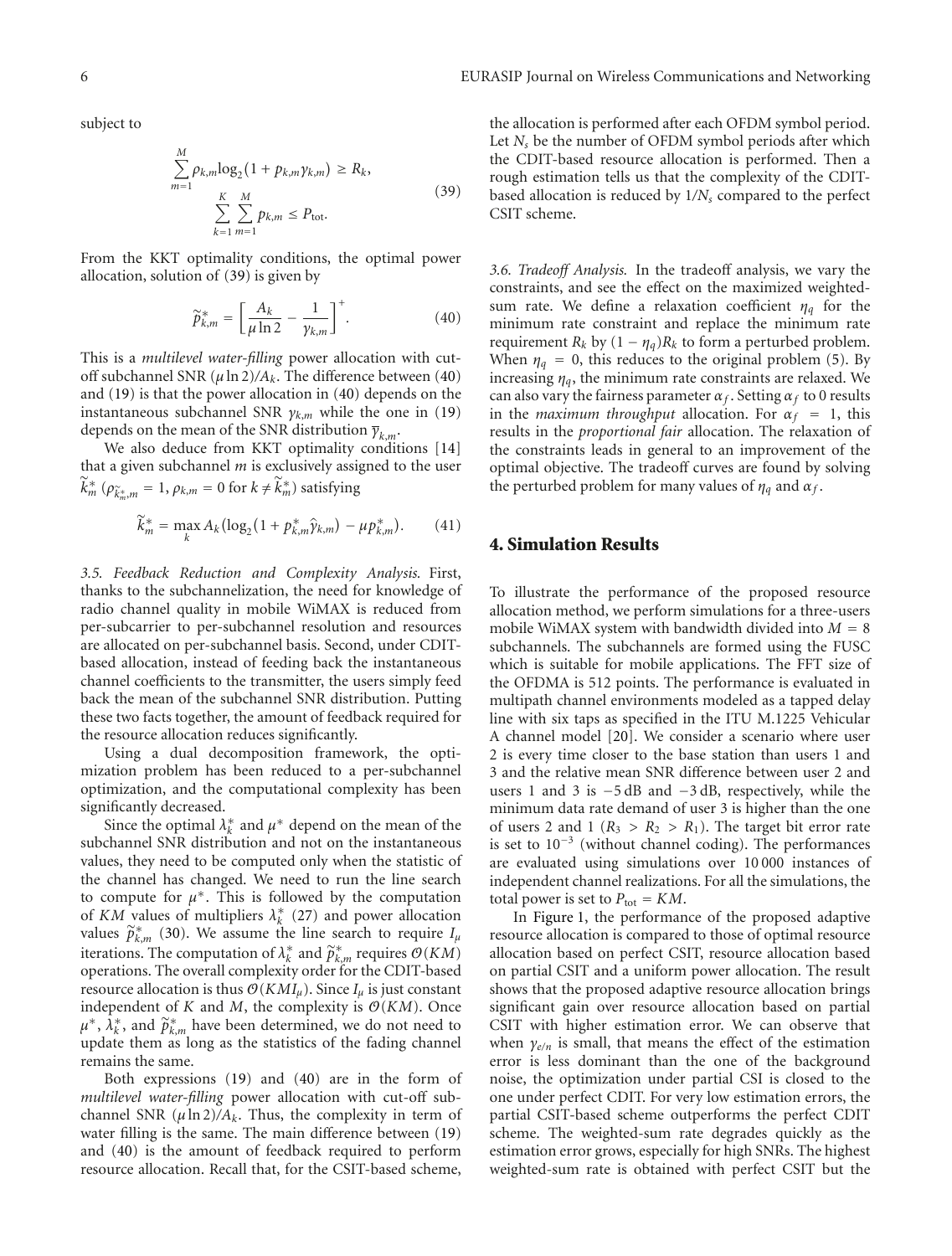

Figure 1: Maximized weighted-sum rate versus mean SNR for different resource allocation schemes and fairness parameter  $\alpha_f = 0$ .



Figure 2: Users rates for different resource allocation schemes, mean SNR of 15 dB and fairness parameter  $\alpha_f = 0$ .

difference in terms of performance is not so significant compared to the difference of complexity between CDITbased and CSIT-based allocation schemes. The proposed method outperforms the uniform power allocation.

Figure 2 shows the user's rate for different allocation schemes when the users minimum data rate demands are



Figure 3: Tradeoff between maximized weighted-sum rate and fairness requirement for different resource allocation schemes and mean SNR of 15 dB.

constrained to  $R_3 = 2R_2 = 3R_1$  and the fairness parameter  $\alpha_f$  is set to 0. We observe that under optimal allocation based on perfect CDIT, the need of all users in terms of data rate is satisfied. This is neither the case under allocation based on partial CSIT with high estimation error nor under uniform allocation where the high data rate demand of user 3 is not satisfied.

Figure 3 illustrates the tradeoff between the maximized weighted-sum rate and the fairness constraint when the minimum rate demand is relaxed to  $(1 - \eta_q)R_k$  with  $0 \leq$  $\eta_q \leq 0.8$ *.* The average user rates are updated according to (4) with  $\tau_c$  = 20. The maximum weighted-sum rate is achieved when  $\alpha_f = 0$  which is very unfair. We can see that, as the fairness constraint is enforced, the weightedsum rate decreases. For  $\alpha_f = 1$ , the allocation is strictly fair but inefficient in terms of sum rate. Looking at the solution obtained for different values of  $\alpha_f$ , the system designer may then make a choice about the configuration he considers to be the most appropriate.

The tradeoff between reduced complexity and performance degradation of the proposed CDIT-based resource allocation in comparison with the perfect CSIT allocation is shown in Figure 4. Adapting the transmission strategy to the short-term channel statistics, that is, reducing N<sub>s</sub> increases the performance but also increases the complexity. However, if the transmission is adapted to the long-term channel statistics, that is, for larger  $N_s$ , the complexity decreases significantly but with a penalty on the performance. For a CDIT-based allocation with a distribution taken over 16 OFDM symbol periods, the complexity is reduced by 93*.*75% while the performance degradation in terms of weightedsum rate is less than 15%.